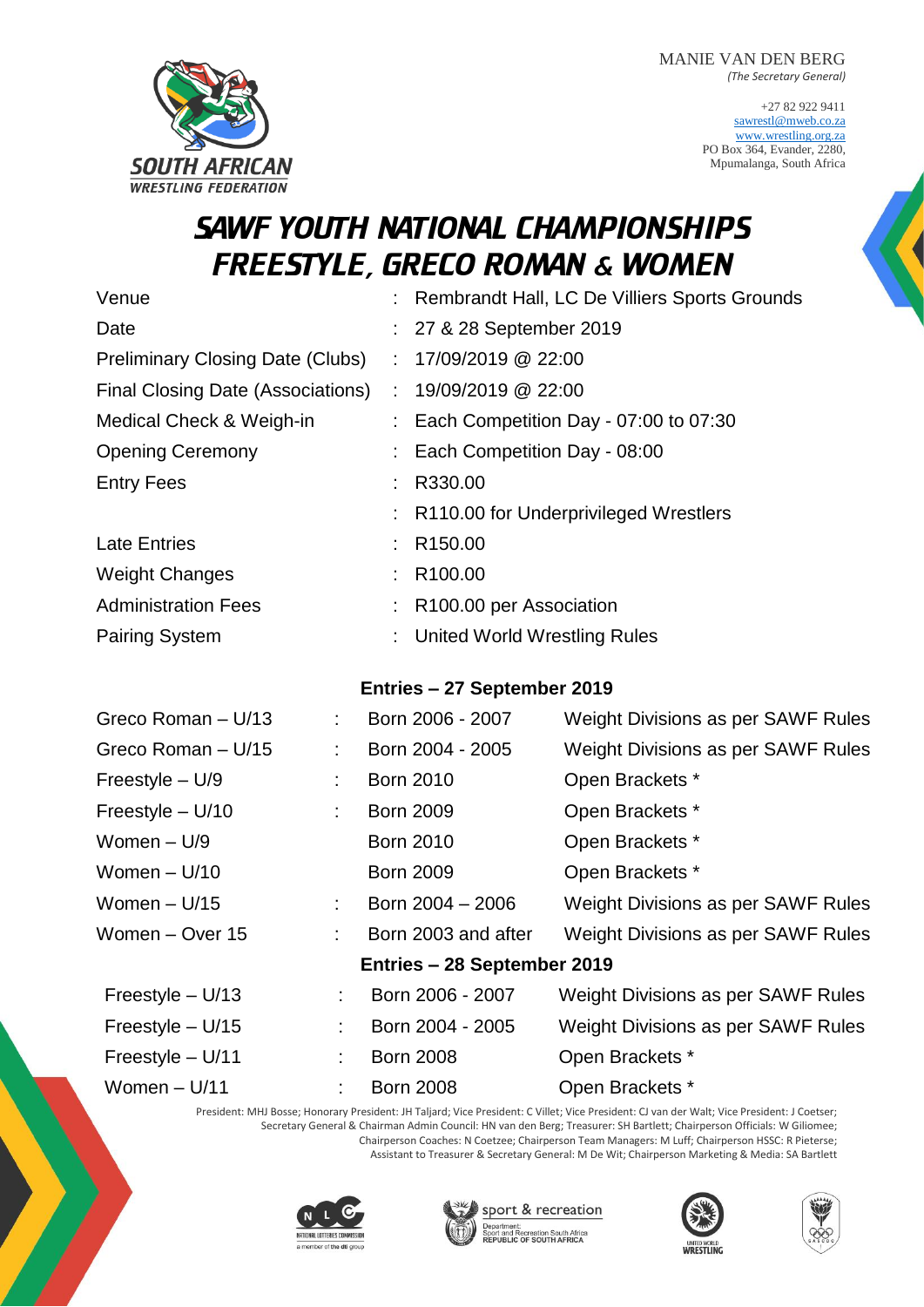



Open Brackets - Lightest weight determines start of brackets. Bracketing done in 10% increments

### **Medical Rules - Potentially Infectious Skin Lesions**

The purpose of the pre-competition medical check is not to eliminate wrestlers from competition but the SAWF is obliged to ensure the health and safety of all participants during competitions.

To decide if a lesion is infectious or not can be very difficult. For this reason, the opportunity to present a letter from a Medical Doctor or Dermatologist exists, to certify activity or non-activity of suspicious lesions.

The letter from the Doctor / Dermatologist should not be older than seven (7) days and must state where the suspected lesion / mark is and confirm that it is not infectious;

This letter must be handed in to the medical examination officials at the pre-competition examination.

If no letter is submitted the medical practitioner or, in the absence of a medical practitioner, the HSS Council member on duty will apply the rules regarding the strapping of skin lesions, keeping in mind the safety of other participants at the competition.

Only HSS approved strapping will be used to cover and secure the lesion - the cost of which will be passed onto the association by the SAWF treasurer.

#### **NO WRESTLER WITH SKIN LESIONS OR CONTAGIOUS MEDICAL CONDITION IN AND AROUND THE FACE AS WELL AS THE NECK OR HAIRLINE WILL BE ALLOWED TO WRESTLE.**

It may occur that a lesion was not seen during the pre-competition medical, for various reasons. The main reason often is that the wrestler has hidden the lesion by applying make-up to it.

Should the lesion appear through the day the above guidelines will be applied.

In the event of a dispute the senior team manager may request the tournament secretary to convene a panel consisting of the tournament secretary, SAWF refereeing delegate, the SAWF HSS delegate and the SAWF coaches delegate to rule on the matter - their decision is final, and no further representations will be considered.

### **Tournament Rules and Regulations**

- Please keep traffic conditions in mind in and around the venue to ensure that you arrive on time - no wrestler will be allowed to weigh in after the official weigh in has ended.
- Referees and Judges to report to the SAWF referee delegate before **06:45** and immediately after weigh-in a short, compulsory, information session and rule discussion will take place.
- All wrestlers to be correctly registered with the SAWF through eTMS.
- All entries to be done on eTMS before the final closing date.



PO Box 364, Evander, 2280, Mpumalanga, South Africa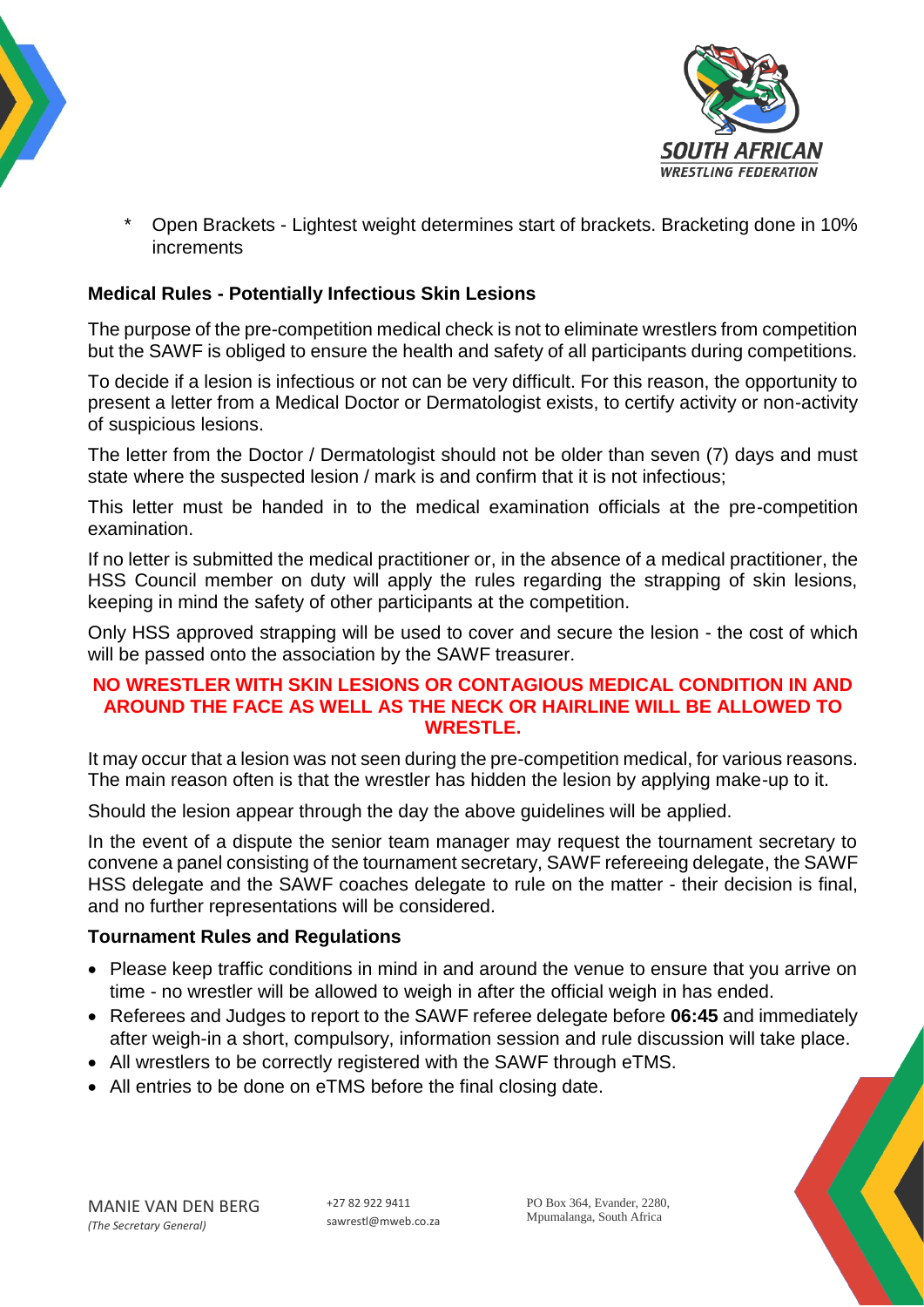



- Late entries accepted up until the end of the official weigh-in.
- Entries on the day of the competition will only be accepted from the head team manager.
- Entry fees are non-refundable except in the case of withdrawal for medical reasons medical certificates to be submitted to the tournament secretary **BEFORE** the end of the official weigh-in.
- All referees, judges, team mangers, coaches, HSS officials and tournament administrators must be entered on eTMS before the final closing date.
- All delegates must register by scanning in their barcoded membership card at the designated scanning point.
- Associations to submit the names of their senior team manager (one per association) to the secretary of the team managers council before the competition.
- Weigh-in and officials' cards will only be handed to the senior team manager.
- The senior team manager is responsible for:
	- o Ensuring their team is ready for the opening ceremony
	- o Withdrawal of wrestlers for any reason
	- o Querying results or pairing/program errors please note this is to be done at the Team Manager's station and not directly with the tournament administrators.
	- o Late entries of wrestlers or officials on the day of competition with the tournament secretary.
	- o Signing off final entries after weigh-in at the tournament administrator changes after the start of the competition cannot be made.
- All wrestlers in single brackets must remain for the opening and need to check with the tournament secretary before leaving - doping control may require the wrestler to give a sample and should the wrestler not be available a missed test will be recorded, which is a doping offence and could lead to sanctions being imposed.
- Uncontested (single brackets) wrestlers will receive their medals directly after the opening on the podium, team managers to ensure the wrestler is ready and dressed accordingly.
- Officials are only allowed to participate in one role during the competition eg. Only as coach or team manager and not both.
- The medal ceremony will proceed directly after the finals and wrestlers must be present to receive their medals.
- Team managers to ensure that the wrestlers are correctly dressed (club, association or national track suite) and are ready to collect their medals when announced. Wrestlers who are not correctly dressed **WILL NOT** be allowed to collect their medals on the podium.

Good luck to all our athletes and officials - we hope you all have a successful competition but most importantly that you enjoy the day with us.

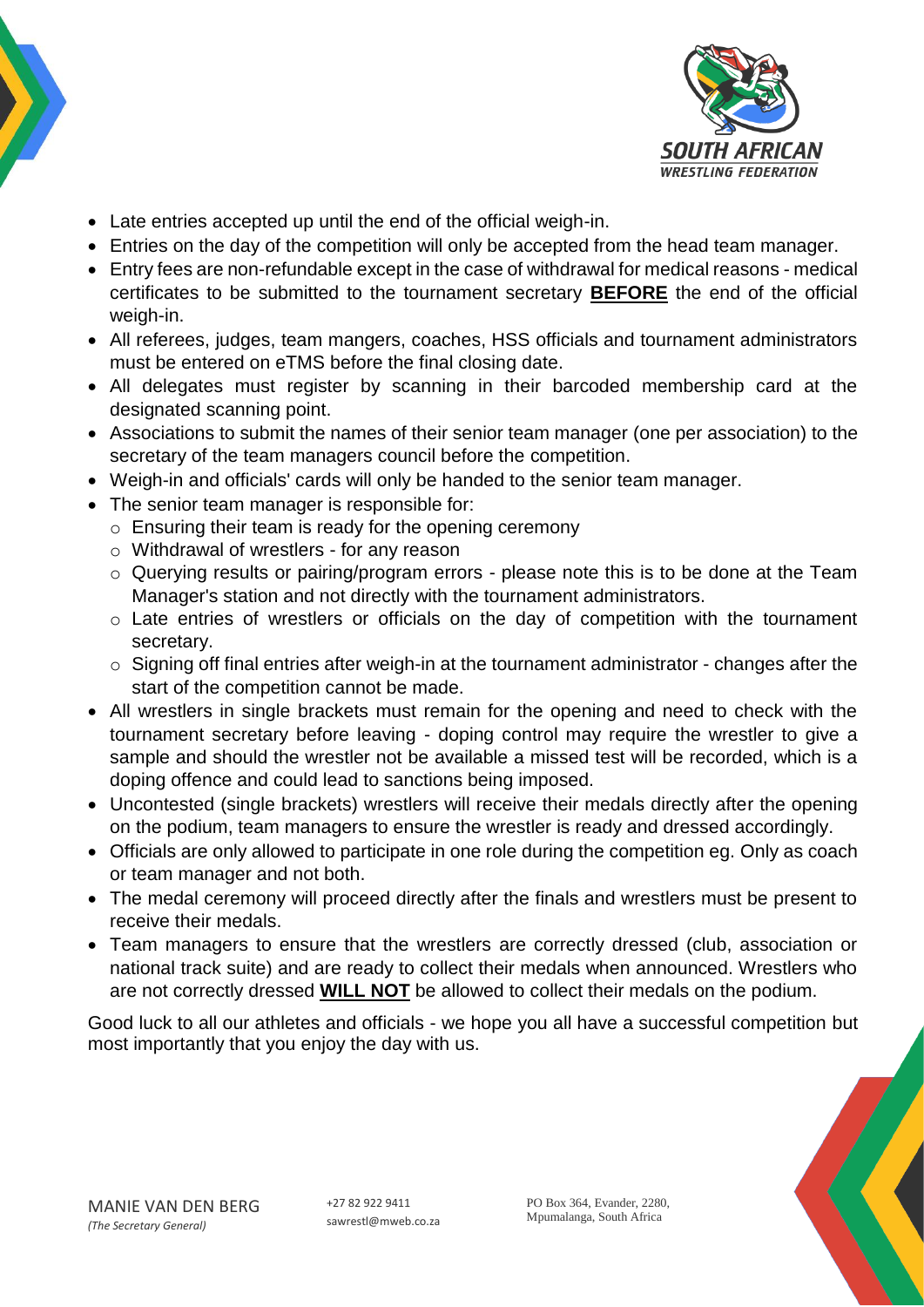



**Link to live results, programs and pairing sheets can be found at the following link <https://emms.wrestling.org.za/public> and be sure to share all your photos and videos on our [Facebook](https://www.facebook.com/WrestingSA/) page as well!**



PO Box 364, Evander, 2280, Mpumalanga, South Africa